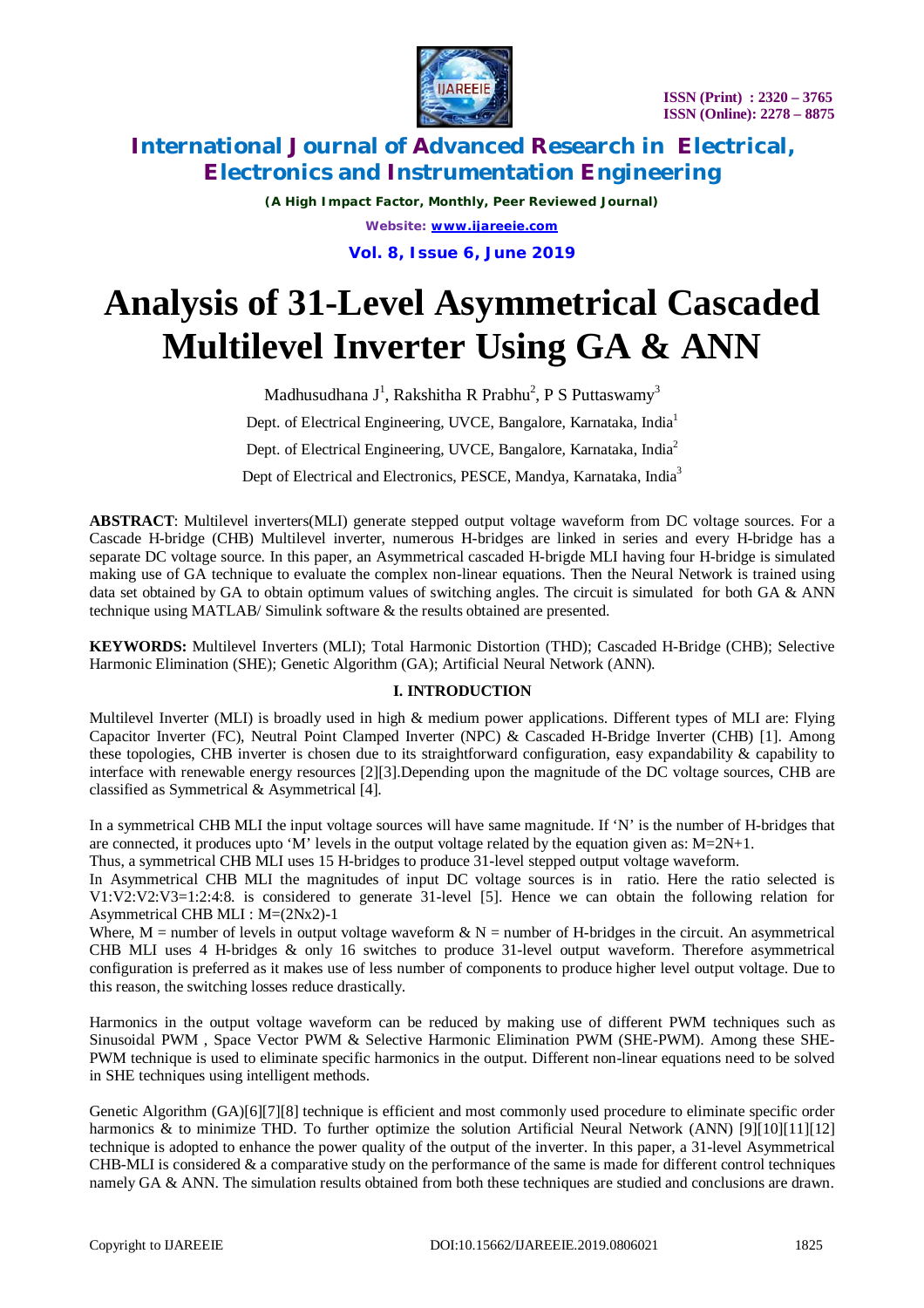

*(A High Impact Factor, Monthly, Peer Reviewed Journal)*

*Website: [www.ijareeie.com](http://www.ijareeie.com)*

#### **Vol. 8, Issue 6, June 2019**

#### **II. PRINCIPLE OF OPERATION OF PROPOSED CIRCUIT**

In this paper, an Asymmetrical CHB MLI making use of 4 H-bridges is considered as shown in figure 1(a) to generate output voltage waveform having 31-level shown in figure 1(b). The magnitudes of input DC voltages are in ratio V1:V2:V2:V3=1:2:4:8 making use of 16 switches. Table 1 shows the switching sequence for producing 31-level output voltage.

The voltage rating of the voltage waveform in the output is preset as  $V_{\text{o rms}} = 230V$ . Therefore the peak voltage value is given as  $V_m = \sqrt{2 * V_{o \, rms}} = \sqrt{2 * 230} = 324V$ .

Now to generate 31-level voltage output 15 steps are required in the positive half cycle. Each step will have voltage magnitude equal to  $V_{m}/15=324/15=21.6V$ . But in asymmetrical configuration, the DC voltage sources are in the ratio of 1:2:4:8 to generate 31-levels. Thus the magnitudes of the DC voltages will be obtained as:

| <b>TT4</b> | <b>FTA</b><br>∼ | $\sqrt{72}$<br>v<br>ີ | TT A<br>$^{\prime}$ | <b>TT</b><br>$- - -$<br>. .<br>$\overline{\phantom{a}}$<br>vд<br>∽<br>$\mathbf{m}$ – |
|------------|-----------------|-----------------------|---------------------|--------------------------------------------------------------------------------------|
| 21.6V      | $. \cap T$      | 36                    | $\Delta$ T          | ட                                                                                    |
|            | .               | 80.4                  | $\sim$              | ىدر                                                                                  |



Figure 1. (a)Circuit of 31-level asymmetrical CHB MLI having input voltages in the ratio 1:2:4:8 (b) 31-level output voltage waveform generated by (a)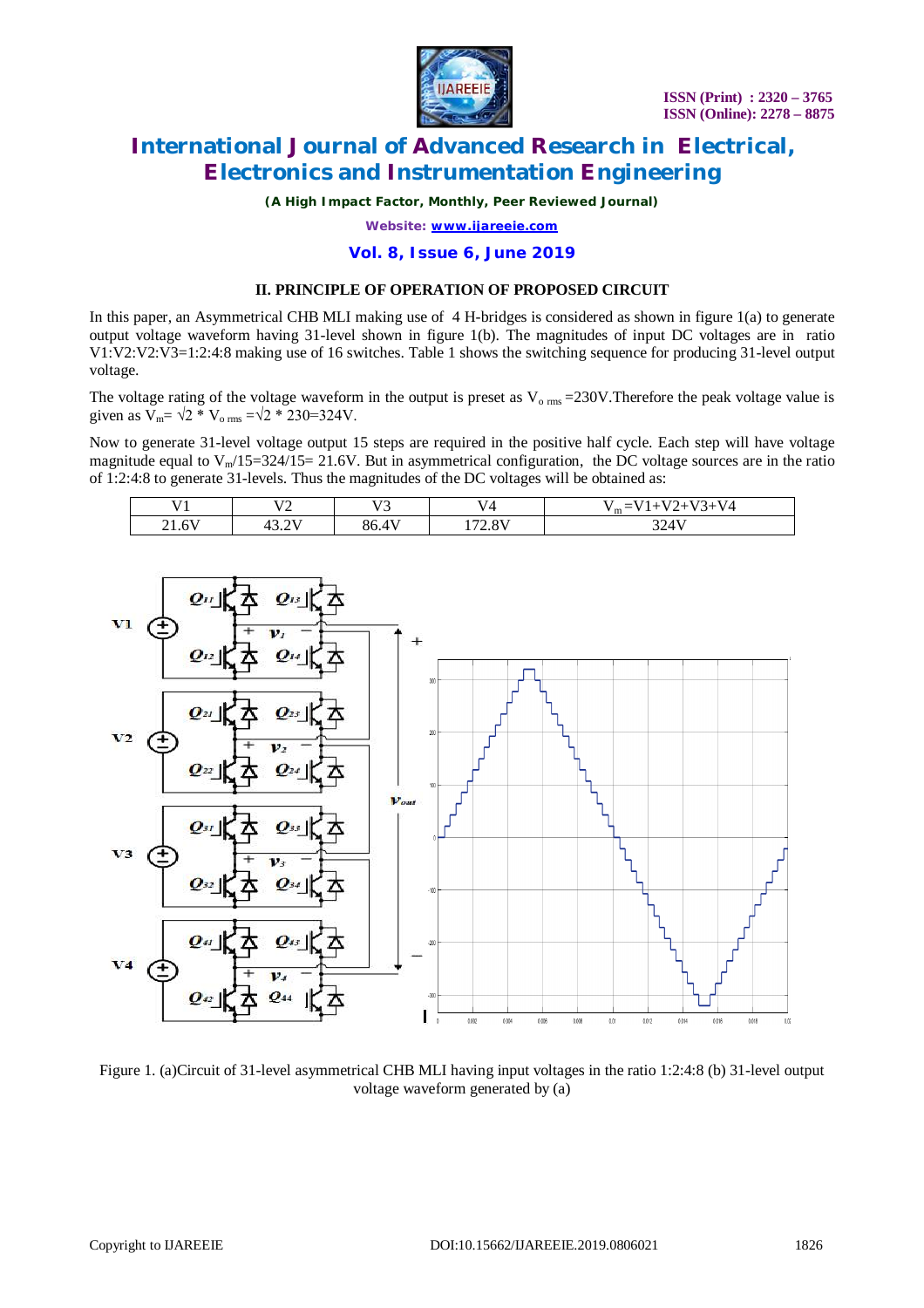

*(A High Impact Factor, Monthly, Peer Reviewed Journal)*

*Website: [www.ijareeie.com](http://www.ijareeie.com)*

### **Vol. 8, Issue 6, June 2019**

Table 1. Switching sequence for Asymmetrical inverter to produce 31-levels having voltage sources in the ratio 1:2:4:8

| $V_{dc}$         | $Q_{11}$         | $Q_{12}$         | $Q_{13}$         | $Q_{14}$         | Q <sub>2</sub><br>$\mathbf{1}$ | $Q_{22}$         | $\mathbf{Q}_{23}$ | $Q_{24}$         | $Q_{31}$         | $Q_{32}$         | $Q_{33}$         | $Q_{34}$         | $Q_{41}$         | $\mathbf{Q}_{42}$ | $Q_{43}$         | $Q_{44}$         |
|------------------|------------------|------------------|------------------|------------------|--------------------------------|------------------|-------------------|------------------|------------------|------------------|------------------|------------------|------------------|-------------------|------------------|------------------|
| 15               | $\mathbf{1}$     | $\boldsymbol{0}$ | $\boldsymbol{0}$ | $\mathbf{1}$     | $\,1$                          | $\boldsymbol{0}$ | $\boldsymbol{0}$  | $\mathbf{1}$     | $\mathbf{1}$     | $\boldsymbol{0}$ | $\boldsymbol{0}$ | $\mathbf{1}$     | $\mathbf{1}$     | $\mathbf{0}$      | $\boldsymbol{0}$ | $\mathbf{1}$     |
| 14               | $\mathbf{1}$     | $\overline{0}$   | $\overline{0}$   | $\mathbf{0}$     | $\mathbf{1}$                   | $\boldsymbol{0}$ | $\mathbf{0}$      | $\mathbf{1}$     | $\mathbf{1}$     | $\overline{0}$   | $\boldsymbol{0}$ | $\mathbf{1}$     | $\mathbf{1}$     | $\mathbf{0}$      | $\boldsymbol{0}$ | $\mathbf{1}$     |
| 13               | $\mathbf{1}$     | $\boldsymbol{0}$ | $\mathbf{0}$     | $\mathbf{1}$     | $\,1$                          | $\boldsymbol{0}$ | $\boldsymbol{0}$  | $\boldsymbol{0}$ | $\mathbf{1}$     | $\overline{0}$   | $\boldsymbol{0}$ | $\mathbf{1}$     | $\mathbf{1}$     | $\mathbf{0}$      | $\boldsymbol{0}$ | $\mathbf{1}$     |
| 12               | 1                | $\boldsymbol{0}$ | $\boldsymbol{0}$ | $\boldsymbol{0}$ | 1                              | $\boldsymbol{0}$ | $\boldsymbol{0}$  | $\boldsymbol{0}$ | $\mathbf{1}$     | $\boldsymbol{0}$ | $\boldsymbol{0}$ | $\mathbf{1}$     | $\mathbf{1}$     | $\boldsymbol{0}$  | $\boldsymbol{0}$ | $\mathbf{1}$     |
| 11               | $\mathbf{1}$     | $\boldsymbol{0}$ | $\boldsymbol{0}$ | $\mathbf{1}$     | $\mathbf{1}$                   | $\boldsymbol{0}$ | $\boldsymbol{0}$  | $\mathbf{1}$     | $\mathbf{1}$     | $\boldsymbol{0}$ | $\boldsymbol{0}$ | $\boldsymbol{0}$ | $\mathbf{1}$     | $\boldsymbol{0}$  | $\boldsymbol{0}$ | $\mathbf{1}$     |
| 10               | $\mathbf{1}$     | $\mathbf{0}$     | $\mathbf{0}$     | $\boldsymbol{0}$ | $\mathbf{1}$                   | $\boldsymbol{0}$ | $\boldsymbol{0}$  | $\mathbf{1}$     | $\mathbf{1}$     | $\mathbf{0}$     | $\boldsymbol{0}$ | $\boldsymbol{0}$ | 1                | $\mathbf{0}$      | $\boldsymbol{0}$ | $\mathbf{1}$     |
| 9                | $\mathbf{1}$     | $\mathbf{0}$     | $\mathbf{0}$     | $\mathbf{1}$     | $\mathbf{1}$                   | $\boldsymbol{0}$ | $\boldsymbol{0}$  | $\mathbf{0}$     | $\mathbf{1}$     | $\overline{0}$   | $\boldsymbol{0}$ | $\boldsymbol{0}$ | $\mathbf{1}$     | $\overline{0}$    | $\boldsymbol{0}$ | $\mathbf{1}$     |
| 8                | 1                | $\boldsymbol{0}$ | $\boldsymbol{0}$ | $\boldsymbol{0}$ | $\mathbf{1}$                   | $\boldsymbol{0}$ | $\boldsymbol{0}$  | $\boldsymbol{0}$ | $\mathbf{1}$     | $\boldsymbol{0}$ | $\boldsymbol{0}$ | $\boldsymbol{0}$ | $\mathbf{1}$     | $\boldsymbol{0}$  | $\boldsymbol{0}$ | $\mathbf{1}$     |
| 7                | 1                | $\mathbf{0}$     | $\boldsymbol{0}$ | 1                | $\mathbf{1}$                   | $\boldsymbol{0}$ | $\boldsymbol{0}$  | $\mathbf{1}$     | $\mathbf{1}$     | $\boldsymbol{0}$ | $\boldsymbol{0}$ | $\mathbf{1}$     | $\mathbf{1}$     | $\mathbf{0}$      | $\boldsymbol{0}$ | $\boldsymbol{0}$ |
| 6                | 1                | $\mathbf{0}$     | $\boldsymbol{0}$ | $\boldsymbol{0}$ | $\mathbf{1}$                   | $\boldsymbol{0}$ | $\boldsymbol{0}$  | $\mathbf{1}$     | $\mathbf{1}$     | $\overline{0}$   | $\boldsymbol{0}$ | $\mathbf{1}$     | $\mathbf{1}$     | $\mathbf{0}$      | $\boldsymbol{0}$ | $\boldsymbol{0}$ |
| 5                | 1                | $\mathbf{0}$     | $\mathbf{0}$     | $\mathbf{1}$     | $\mathbf{1}$                   | $\boldsymbol{0}$ | $\boldsymbol{0}$  | $\mathbf{0}$     | 1                | $\overline{0}$   | $\boldsymbol{0}$ | $\mathbf{1}$     | $\mathbf{1}$     | $\mathbf{0}$      | $\boldsymbol{0}$ | $\boldsymbol{0}$ |
| 4                | 1                | $\boldsymbol{0}$ | $\boldsymbol{0}$ | $\boldsymbol{0}$ | $\mathbf{1}$                   | $\boldsymbol{0}$ | $\boldsymbol{0}$  | $\boldsymbol{0}$ | $\mathbf{1}$     | $\boldsymbol{0}$ | $\boldsymbol{0}$ | $\mathbf{1}$     | $\mathbf{1}$     | $\boldsymbol{0}$  | $\boldsymbol{0}$ | $\boldsymbol{0}$ |
| 3                | $\mathbf{1}$     | $\boldsymbol{0}$ | $\boldsymbol{0}$ | $\mathbf{1}$     | $\mathbf{1}$                   | $\boldsymbol{0}$ | $\boldsymbol{0}$  | $\mathbf{1}$     | $\mathbf{1}$     | $\boldsymbol{0}$ | $\boldsymbol{0}$ | $\boldsymbol{0}$ | $\mathbf{1}$     | $\boldsymbol{0}$  | $\boldsymbol{0}$ | $\boldsymbol{0}$ |
| $\overline{2}$   | $\mathbf{1}$     | $\overline{0}$   | $\boldsymbol{0}$ | $\boldsymbol{0}$ | $\mathbf{1}$                   | $\boldsymbol{0}$ | $\overline{0}$    | $\mathbf{1}$     | $\mathbf{1}$     | $\overline{0}$   | $\boldsymbol{0}$ | $\boldsymbol{0}$ | $\mathbf{1}$     | $\overline{0}$    | $\boldsymbol{0}$ | $\boldsymbol{0}$ |
| $\mathbf{1}$     | $\mathbf{1}$     | $\mathbf{0}$     | $\mathbf{0}$     | $\mathbf{1}$     | $\mathbf{1}$                   | $\boldsymbol{0}$ | $\boldsymbol{0}$  | $\boldsymbol{0}$ | $\mathbf{1}$     | $\overline{0}$   | $\boldsymbol{0}$ | $\boldsymbol{0}$ | $\mathbf{1}$     | $\boldsymbol{0}$  | $\boldsymbol{0}$ | $\boldsymbol{0}$ |
| $\boldsymbol{0}$ | $\mathbf{1}$     | $\boldsymbol{0}$ | $\boldsymbol{0}$ | $\boldsymbol{0}$ | $\mathbf{1}$                   | $\boldsymbol{0}$ | $\boldsymbol{0}$  | $\boldsymbol{0}$ | $\mathbf{1}$     | $\boldsymbol{0}$ | $\boldsymbol{0}$ | $\boldsymbol{0}$ | $\mathbf{1}$     | $\boldsymbol{0}$  | $\boldsymbol{0}$ | $\boldsymbol{0}$ |
| $-1$             | $\boldsymbol{0}$ | $\mathbf{1}$     | $\mathbf{1}$     | $\boldsymbol{0}$ | $\boldsymbol{0}$               | $\mathbf{1}$     | $\boldsymbol{0}$  | $\boldsymbol{0}$ | $\boldsymbol{0}$ | $\mathbf{1}$     | $\boldsymbol{0}$ | $\boldsymbol{0}$ | $\boldsymbol{0}$ | $\overline{0}$    | 1                | $\boldsymbol{0}$ |
| $-2$             | $\mathbf{0}$     | 1                | $\overline{0}$   | $\boldsymbol{0}$ | $\boldsymbol{0}$               | $\mathbf{1}$     | 1                 | $\boldsymbol{0}$ | $\mathbf{0}$     | $\mathbf{1}$     | $\boldsymbol{0}$ | $\boldsymbol{0}$ | $\boldsymbol{0}$ | $\boldsymbol{0}$  | $\mathbf 1$      | $\boldsymbol{0}$ |
| $-3$             | $\boldsymbol{0}$ | $\mathbf{1}$     | $\mathbf{1}$     | $\boldsymbol{0}$ | $\boldsymbol{0}$               | $\mathbf{1}$     | $\mathbf{1}$      | $\boldsymbol{0}$ | $\boldsymbol{0}$ | $\mathbf{1}$     | $\boldsymbol{0}$ | $\boldsymbol{0}$ | $\boldsymbol{0}$ | $\boldsymbol{0}$  | 1                | $\boldsymbol{0}$ |
| $-4$             | $\boldsymbol{0}$ | $\mathbf{1}$     | $\boldsymbol{0}$ | $\boldsymbol{0}$ | $\boldsymbol{0}$               | $\mathbf{1}$     | $\boldsymbol{0}$  | $\boldsymbol{0}$ | $\boldsymbol{0}$ | $\mathbf{1}$     | $\mathbf{1}$     | $\boldsymbol{0}$ | $\boldsymbol{0}$ | $\boldsymbol{0}$  | 1                | $\boldsymbol{0}$ |
| $-5$             | $\boldsymbol{0}$ | 1                | $\mathbf{1}$     | $\boldsymbol{0}$ | $\boldsymbol{0}$               | $\mathbf{1}$     | $\boldsymbol{0}$  | $\boldsymbol{0}$ | $\boldsymbol{0}$ | $\mathbf{1}$     | $\mathbf{1}$     | $\boldsymbol{0}$ | $\boldsymbol{0}$ | $\overline{0}$    | 1                | $\boldsymbol{0}$ |
| $-6$             | $\overline{0}$   | $\mathbf{1}$     | $\boldsymbol{0}$ | $\boldsymbol{0}$ | $\boldsymbol{0}$               | $\mathbf{1}$     | $\mathbf{1}$      | $\mathbf{0}$     | $\overline{0}$   | $\mathbf{1}$     | $\mathbf{1}$     | $\mathbf{0}$     | $\boldsymbol{0}$ | $\mathbf{0}$      | $\mathbf{1}$     | $\boldsymbol{0}$ |
| $-7$             | $\boldsymbol{0}$ | $\mathbf{1}$     | $\mathbf{1}$     | $\boldsymbol{0}$ | $\boldsymbol{0}$               | $\mathbf{1}$     | $\mathbf{1}$      | $\boldsymbol{0}$ | $\boldsymbol{0}$ | $\mathbf{1}$     | $\mathbf{1}$     | $\boldsymbol{0}$ | $\boldsymbol{0}$ | $\boldsymbol{0}$  | 1                | $\boldsymbol{0}$ |
| $-8$             | $\boldsymbol{0}$ | $\mathbf{1}$     | $\boldsymbol{0}$ | $\boldsymbol{0}$ | $\boldsymbol{0}$               | $\mathbf{1}$     | $\boldsymbol{0}$  | $\boldsymbol{0}$ | $\boldsymbol{0}$ | $\mathbf{1}$     | $\boldsymbol{0}$ | $\boldsymbol{0}$ | $\boldsymbol{0}$ | $\mathbf{1}$      | $\mathbf{1}$     | $\boldsymbol{0}$ |
| $-9$             | $\boldsymbol{0}$ | 1                | $\mathbf{1}$     | $\boldsymbol{0}$ | $\boldsymbol{0}$               | $\mathbf{1}$     | $\boldsymbol{0}$  | $\boldsymbol{0}$ | $\boldsymbol{0}$ | $\mathbf{1}$     | $\boldsymbol{0}$ | $\boldsymbol{0}$ | $\boldsymbol{0}$ | $\mathbf{1}$      | 1                | $\boldsymbol{0}$ |
| $-10$            | $\mathbf{0}$     | 1                | $\boldsymbol{0}$ | $\boldsymbol{0}$ | $\boldsymbol{0}$               | $\mathbf{1}$     | $\mathbf{1}$      | $\boldsymbol{0}$ | $\boldsymbol{0}$ | $\mathbf{1}$     | $\boldsymbol{0}$ | $\boldsymbol{0}$ | $\boldsymbol{0}$ | $\mathbf{1}$      | $\mathbf{1}$     | $\boldsymbol{0}$ |
| $-11$            | $\boldsymbol{0}$ | $\mathbf{1}$     | $\mathbf{1}$     | $\boldsymbol{0}$ | $\boldsymbol{0}$               | $\mathbf{1}$     | $\mathbf{1}$      | $\boldsymbol{0}$ | $\boldsymbol{0}$ | $\mathbf{1}$     | $\boldsymbol{0}$ | $\boldsymbol{0}$ | $\boldsymbol{0}$ | $\mathbf{1}$      | 1                | $\boldsymbol{0}$ |
| $-12$            | $\boldsymbol{0}$ | $\mathbf{1}$     | $\boldsymbol{0}$ | $\boldsymbol{0}$ | $\boldsymbol{0}$               | $\mathbf{1}$     | $\boldsymbol{0}$  | $\boldsymbol{0}$ | $\boldsymbol{0}$ | $\mathbf{1}$     | $\mathbf{1}$     | $\boldsymbol{0}$ | $\boldsymbol{0}$ | $\mathbf{1}$      | $\mathbf{1}$     | $\boldsymbol{0}$ |
| $-13$            | $\boldsymbol{0}$ | $\mathbf{1}$     | $\mathbf{1}$     | $\boldsymbol{0}$ | $\boldsymbol{0}$               | $\mathbf{1}$     | $\boldsymbol{0}$  | $\boldsymbol{0}$ | $\overline{0}$   | $\mathbf{1}$     | $\mathbf{1}$     | $\boldsymbol{0}$ | $\boldsymbol{0}$ | $\mathbf 1$       | $\mathbf{1}$     | $\overline{0}$   |
| $-14$            | $\mathbf{0}$     | 1                | $\mathbf{0}$     | $\boldsymbol{0}$ | $\boldsymbol{0}$               | 1                | 1                 | $\boldsymbol{0}$ | $\boldsymbol{0}$ | $\mathbf{1}$     | $\mathbf{1}$     | $\boldsymbol{0}$ | $\boldsymbol{0}$ | 1                 | $\mathbf{1}$     | $\boldsymbol{0}$ |
| $-15$            | $\boldsymbol{0}$ | $\mathbf{1}$     | $\mathbf{1}$     | $\boldsymbol{0}$ | $\boldsymbol{0}$               | $\mathbf 1$      | $\mathbf{1}$      | $\boldsymbol{0}$ | $\boldsymbol{0}$ | $\mathbf{1}$     | $\mathbf{1}$     | $\boldsymbol{0}$ | $\boldsymbol{0}$ | $\mathbf{1}$      | $\mathbf{1}$     | $\boldsymbol{0}$ |

### **III. CONTROL TECHNIQUES FOR MULTILEVEL INVETER**

THD can be minimized using different modulation techniques. The most popular Pulse Width Modulation (PWM) techniques are Sinusoidal PWM, Space Vector PWM & Selective Harmonic Elimination PWM technique. The SHE-PWM technique is widely used to reduce specific lower order harmonics in the output voltage. Finding solution to different non-linear equations in SHE technique is quite complex. Therefore intelligent methods such as Particle Swarm Optimization technique(PSO), Genetic Algorithm technique(GA), Ant Colony Optimization technique(ACO)etc are adopted. Among these Genetic Algorithm technique is efficient and most commonly used procedure to eliminate specific order harmonics & to minimize THD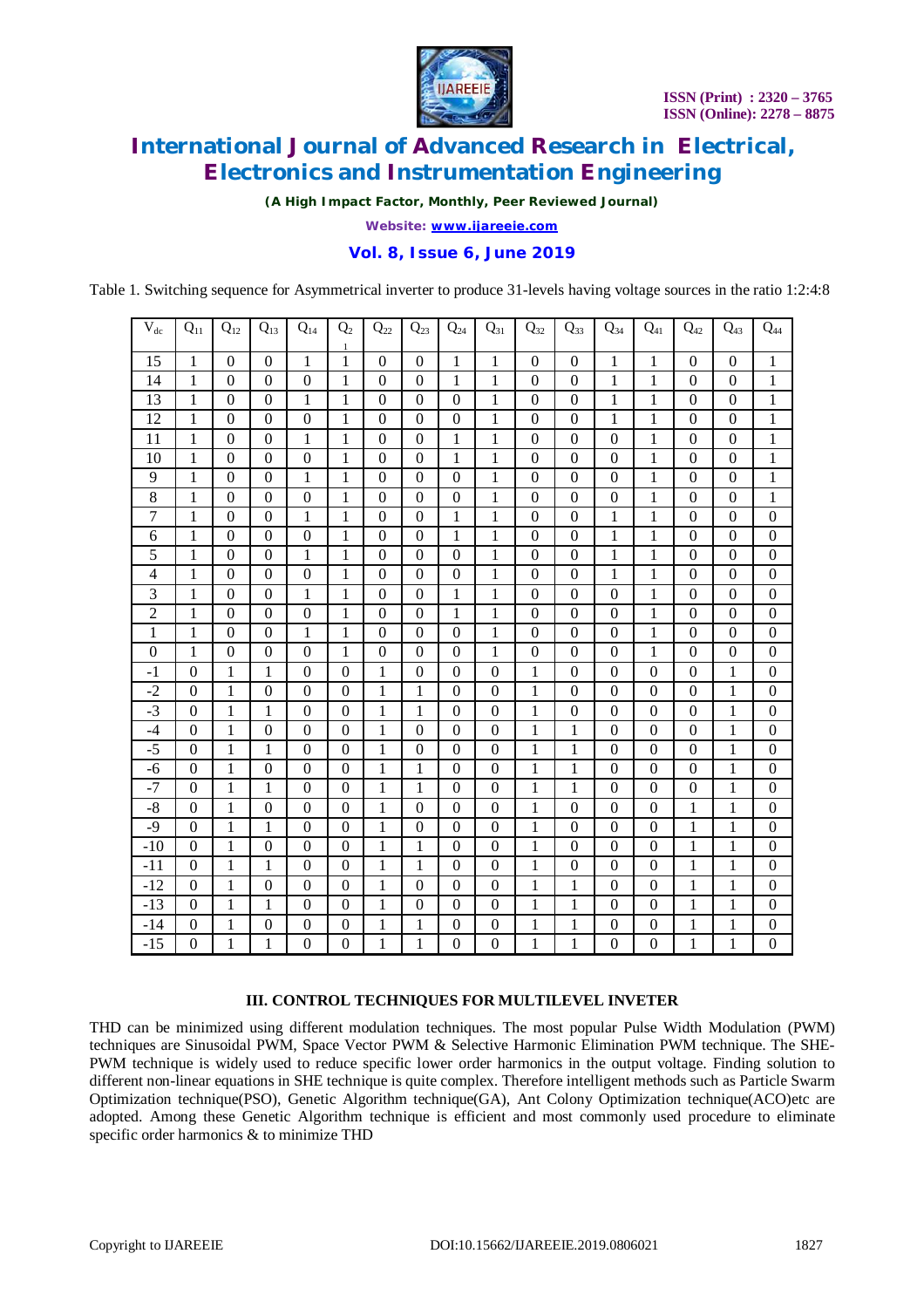

*(A High Impact Factor, Monthly, Peer Reviewed Journal)*

*Website: [www.ijareeie.com](http://www.ijareeie.com)*

#### **Vol. 8, Issue 6, June 2019**

A. Genetic Algorithm (GA):

GA uses concepts of biological evolution in optimizing the solution. This method does not include mathematical modelling  $\&$  no initial guess is required, thus making this technique simple  $\&$  efficient.

The procedure to apply Genetic Algorithm for optimization is as follows:

- 1) Initializing the population: The population size nothing but number of general solutions(chromosomes) which needs to be initialized. Each switching angle is referred as a Gene. In our program, the population size is set as 20 and the switching angles  $\theta_1, \theta_2, \theta_3, \dots, \theta_{15}$  represent 15 genes for producing 31-level output. The initial population is chosen arbitrarily to the condition that the angles must be in the ascending order lying between  $0^{\circ}$  to  $90^{\circ}$ .
- 2) Evaluating the fitness function: For our application, the objective function is THD, which is minimized to get better quality output.
- 3) Selection: By the selection rules, the parents are selected in order to generate offspring for reproducing nextgeneration. The fittest individuals survive and the rest perish.
- 4) Crossover & Mutation: During crossover, the genes are interchanged to give superior offspring. Mutation is where changes take place within the same gene. These operators broaden the search space  $\&$  avoid algorithm to attain local minimum.
- 5) Stop Criteria: Is the condition that terminates the algorithm. The algorithm is set to 250 iteration as the stop criterion.

Selective Harmonic Elimination(SHE) method eliminates certain selected order harmonics to decrease overall harmonic content in the output waveform. Due to this the %THD is minimized. In this method, the selected order harmonic is eliminated by solving complex non-linear equations as shown below:

For multilevel inverters, the Fourier series expansion of the stepped voltage waveform is given as,

$$
V(t) = \sum_{n=1}^{\infty} (a_n \sin(n\alpha_n) + b_n \cos(n\alpha_n)) \dots (1)
$$

The even harmonics are nullified  $(b<sub>n</sub>=0)$  and only odd harmonics are considered because of quarter symmetry of the waveform. The value of  $a_n$  is computed from Fourier series factor.

 $\alpha_1, \alpha_2, \ldots, \alpha_m$ , are the switching angles from only the first quadrant switching angles considered for calculations due to symmetry of the waveform given as:

an= (4Vୢୡ/nπ) cos (nα<sup>୩</sup> ୫ ୩ୀଵ )………..……….. (2) 0<αଵ< αଶ<αଷ<……..α<sup>୫</sup> < <sup>ଶ</sup> …………….…….. (3)

Equation(2) is expressed till kth term for any harmonics, where 'm' is the number of switching angles in the first quadrant represented as  $\alpha_1$  to  $\alpha_m$  satisfying equation (3). 'M' is the desired value for fundamental component represented in equation (4) & other harmonics are equated to zero to eliminate it as shown in equation (5) & (6)

$$
a_1 = (4V_{dc}/\pi) \sum_{k=1}^{m} \cos (\alpha_k) = M \dots (4)
$$
  
\n
$$
a_5 = (4V_{dc}/5\pi) \sum_{k=1}^{m} \cos (5\alpha_k) = 0 \dots (5)
$$
  
\n
$$
a_n = (4V_{dc}/n\pi) \sum_{k=1}^{m} \cos (n\alpha_k) = 0 \dots (6)
$$

The complex non-linear equations to eliminate selected harmonic content is evaluated using GA technique to give optimum switching angles. Thus minimizing the THD value. The switching angles got from the GA MATLAB code are as shown in table 2: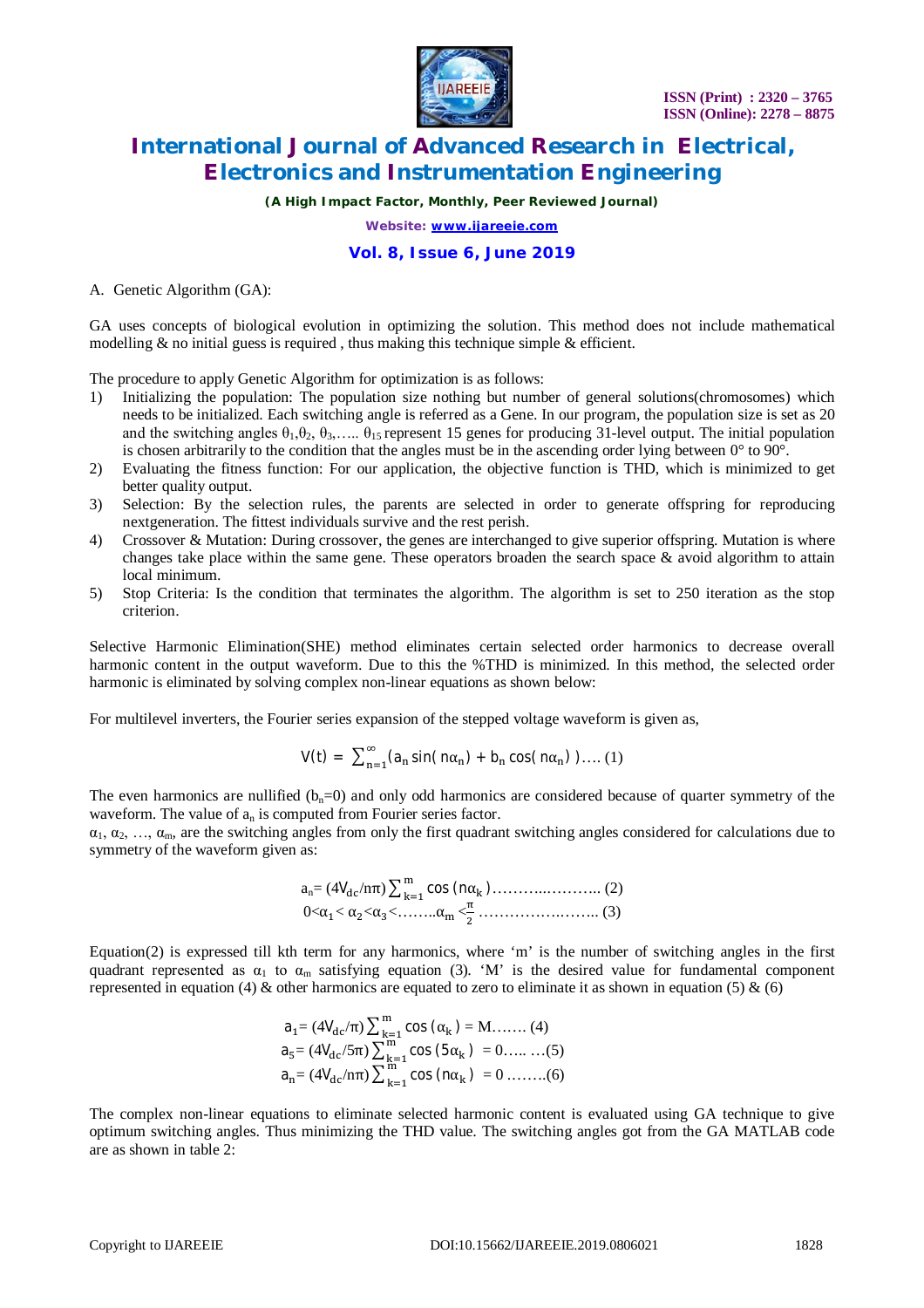

*(A High Impact Factor, Monthly, Peer Reviewed Journal)*

*Website: [www.ijareeie.com](http://www.ijareeie.com)*

### **Vol. 8, Issue 6, June 2019**

Table 2. Switching angles obtained from GA MATLAB code to genearate 31-levels

|                | <b>Switching Angles</b> |          | <b>Switching Angles</b> | <b>Switching Angles</b> |                 |  |  |
|----------------|-------------------------|----------|-------------------------|-------------------------|-----------------|--|--|
|                | $2.96^\circ$            | U6       | $22.23^{\circ}$         | U11                     | $47.60^\circ$   |  |  |
| $\theta_2$     | $7.26^\circ$            | Uπ       | $27.58^{\circ}$         | $\mathsf{u}_{12}$       | $55.64^{\circ}$ |  |  |
| $\theta_3$     | 14.87°                  | Ω8       | 39.38°                  | $\sigma_{13}$           | $61.27^{\circ}$ |  |  |
| $\mathsf{U}_4$ | 16.99°                  | U٥       | $45.57^{\circ}$         | $\mathsf{u}_{14}$       | $61.79^\circ$   |  |  |
| U٢             | 19 27°                  | $6^{10}$ | 47 21°                  | $\sigma_{15}$           | $84.78^\circ$   |  |  |

The disadvantage of GA is that it does not give the exact solution but gives the best solution. Also, being stochastic there is no guarantee on the optimality or the quality of the solution. GA only focuses on the fitness value rather than understanding it. As a result it is difficult to justify the quality of the obtained solution. Therefore we can adopt other techniques to improve quality of the output voltage. In genetic algorithm technique, a large look-up table is required to estimate real-time switching angles. This look-up table can be substituted by a well trained neural network which has the capability of obtaining generalized solutions so that the solution gap is filled properly.

B. Artificial Neural Network (ANN)

An artificial neural network is a mathematical model that replicates the structure & functions of the biological neural network. It is an interconnected network of artificial neurons and evaluates information for computation purpose. Mostly, ANN adapts its structure according to the information given to it during the training process. They can be used to model non linear relationships between inputs and outputs or to find patterns in them.

The procedure to apply ANN for optimization is as follows:

- 1) Various set of input voltages and switching angles are obtained after solving the harmonic elimination equations using GA or any other technique.
- 2) The obtained data sets are tabulated for 100 samples and used for training the neural network with select percentage 65% for training (used to adjust weight so that the error obtained is least.); 20% for validation(used to measure the generalization of the network); 15% for testing(used to evaluate the performance during & after training.)
- 3) There are different training methods & neural network models. Here Back-propagation is training method selected for a multi-layer feed forward network with 2 layers (Hidden & output layer). It has 24 neurons in the hidden layer & 15 neurons in the output layer (15 switching angles).
- 4) The training is normally done offline because it is time-consuming. A number of back-propagation training methods are present, but the Levenberg–Marquardt (L-M) algorithm is used because of its fast convergence
- 5) The training must be continued till MSE(Mean Square Error) is nearly 0 & R(Regression) is nearly 1. Figure 2 shows values of (a)MSE=1.37x10<sup>-2</sup>& (b)R=0.96 obtained after training the ANN in MATLAB.
- 6) The switching angles are displayed by the trained networkas shown in table3 & then given to the inverter to reduce the THD values less than 5% and reduce the overall harmonic contents in the output.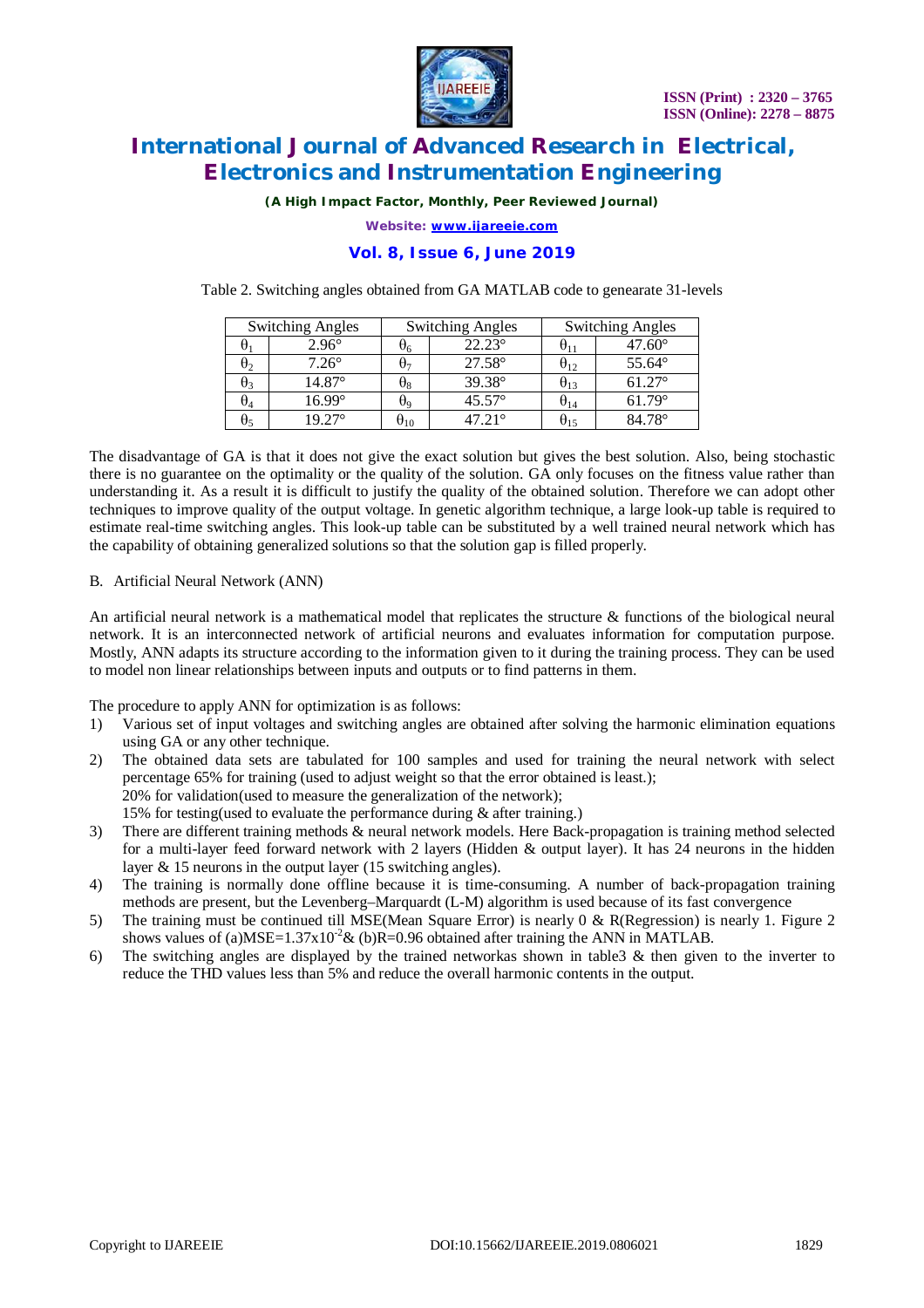

*(A High Impact Factor, Monthly, Peer Reviewed Journal)*

*Website: [www.ijareeie.com](http://www.ijareeie.com)*

### **Vol. 8, Issue 6, June 2019**



Figure 2. (a) Error Histogram & (b) Regression graphs for the Trained Neural Network

### **IV. DESIGN OF FILTER**

Capacitor filter is designed to minimize the ripple content in the output of the inverter. This resonant parallel circuit contains an inductor and a resistor in parallel with a capacitive load. Condition for parallel resonant circuit is given as:

$$
I_C = I_L \sin \phi
$$

$$
\frac{\omega L}{R^2 + (\omega L)^2} = \omega C
$$

$$
C{=}\frac{L}{R^2{+}(\omega L)^2}
$$

Where ω=2Πf in rad; L is Load inductor; R is resistor; C is capacitor For instance, for R=25Ω & L=20mH, C=30µF. Similarly we can obtain the Capacitance values for various RL loads as in table 4.

Table 4. Values of Capacitors for various RL loads

| $R$ in | $L$ in | $C$ in |
|--------|--------|--------|
| Ω      | mH     | μF     |
| 25     | 20     | 30     |
| 25     | 50     | 57     |
|        | 100    |        |

### **V. SIMULATION RESULTS AND DISCUSSION**

The MATLAB/SIMULINK circuit for Asymmetrical CHB inverter to generate 31-levels in the output voltage waveform is as shown in Figure 3. It consists of four H-Bridges and sixteen MOSFETS's. The four DC input voltages sources of value V1=21.6V, V2=43.2V, V3=86.4V, V4=172.6V are given to the inverter.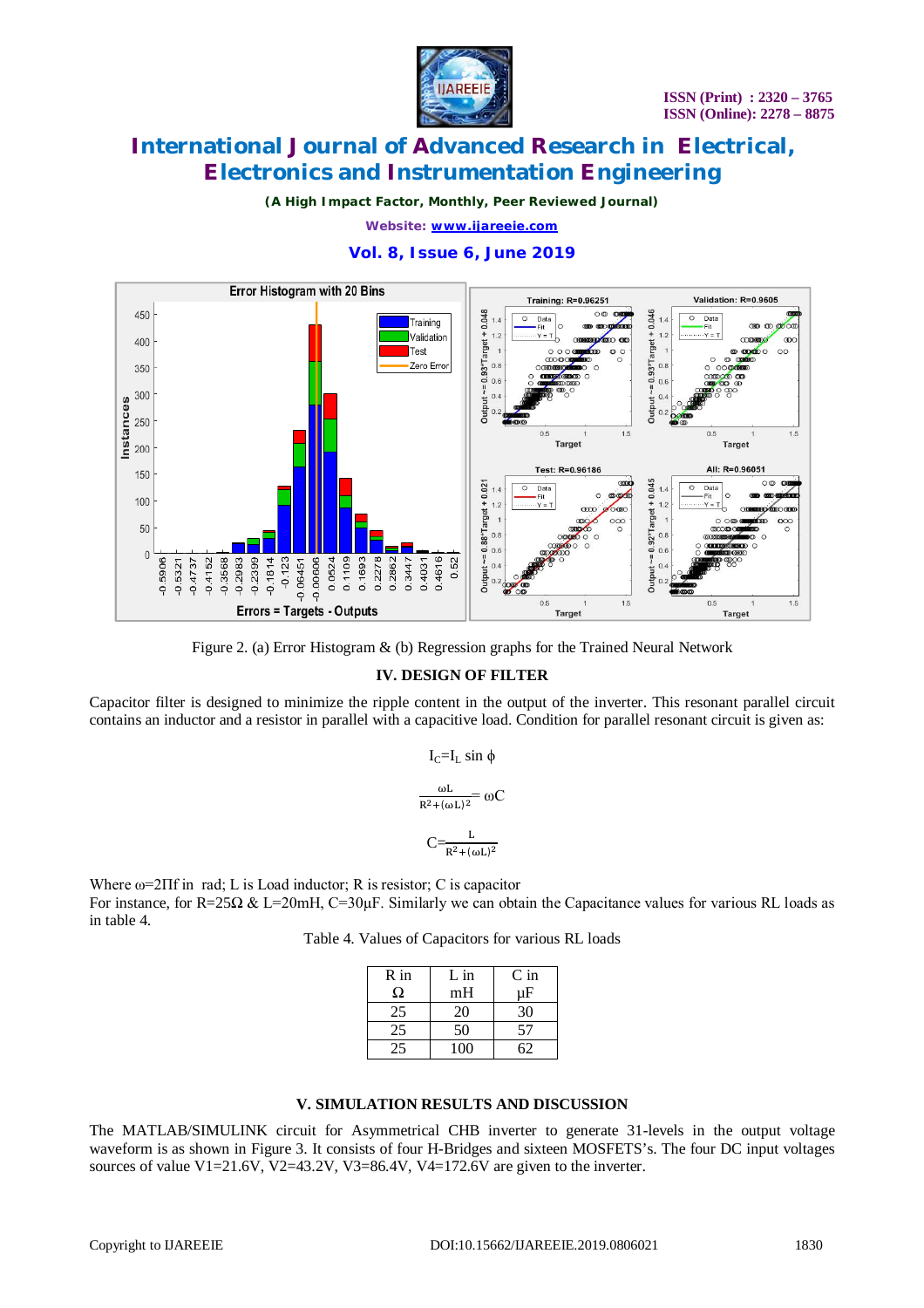

*(A High Impact Factor, Monthly, Peer Reviewed Journal)*

*Website: [www.ijareeie.com](http://www.ijareeie.com)*

### **Vol. 8, Issue 6, June 2019**



Figure 3. MATLAB Simulink circuit for Asymmetrical CHB inverter to produce 31-levels

Figure 4&figure 5 gives the output voltage waveform and its FFT analysis for R=25Ω, L=100mH using GA & ANN technique respectively. Table 5&6 shows the simulated results obtained by FFT analysis of output voltage waveform for load R=25Ω & inductance varying from 20mH to 100mH using GA & ANN respectively.



Figure 4. Output voltage waveform and FFT analysis with  $R=25 \Omega$ , L=100mH using GA



Figure 5. Output voltage waveform & FFT analyis for  $R=25\Omega \& L=100mH$  using ANN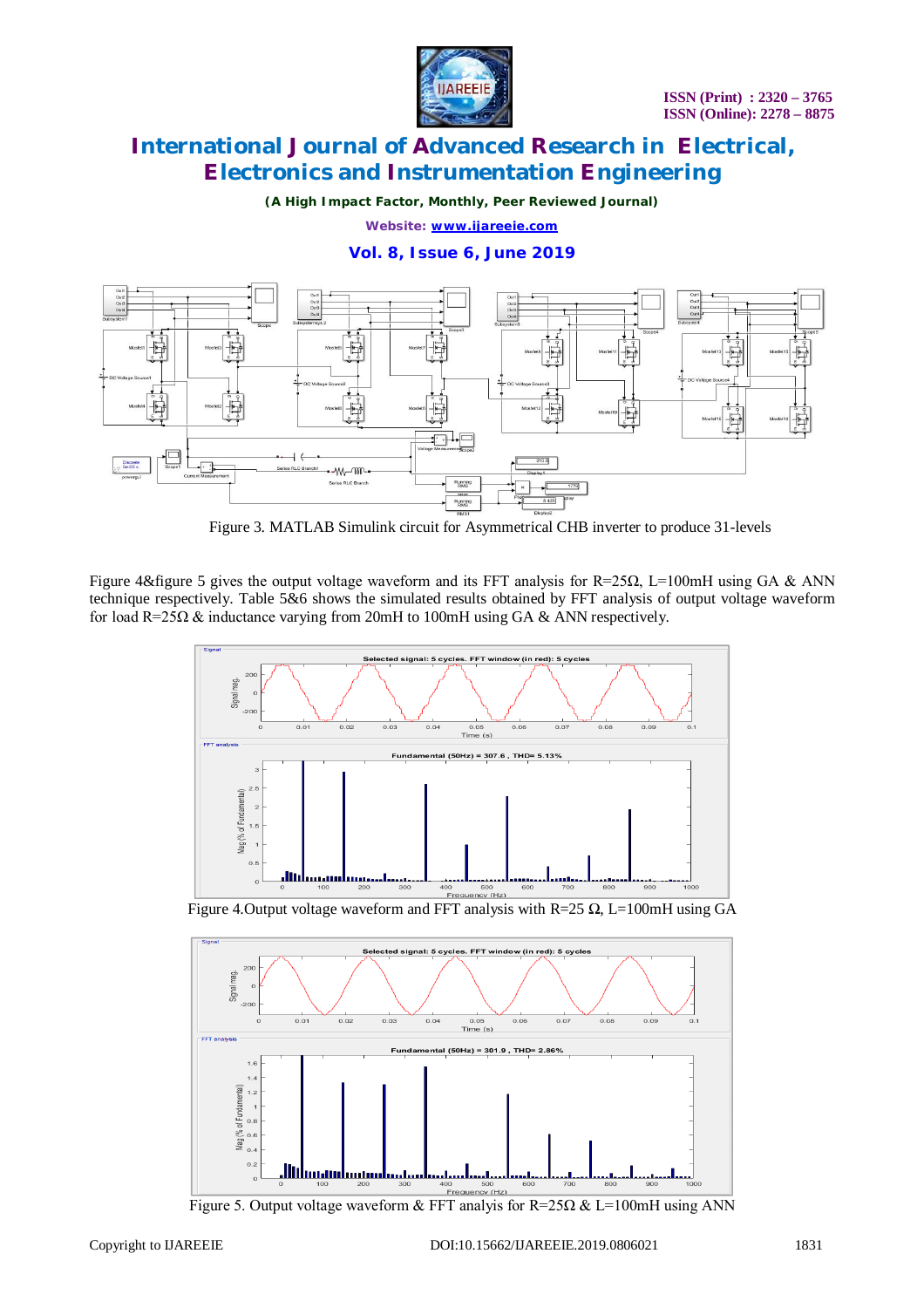

*(A High Impact Factor, Monthly, Peer Reviewed Journal)*

*Website: [www.ijareeie.com](http://www.ijareeie.com)*

### **Vol. 8, Issue 6, June 2019**

|      |      |        |       |       |                  |            | <b>Harmonics</b> |                       |           |          |  |
|------|------|--------|-------|-------|------------------|------------|------------------|-----------------------|-----------|----------|--|
| R in | L in | $C$ in | V rms | 1 rms | P <sub>rms</sub> | <b>THD</b> | $2^{\text{rd}}$  | $\zeta$ <sup>th</sup> | $\neg$ th | $Q^{th}$ |  |
| Ω    | mH   | иF     | Volts | Amps  | Watt             | in $%$     |                  |                       |           |          |  |
| 25   |      |        | 210.8 | 8.43  | 1779             | 6.96       | 4.76             | 0.13                  | 2.31      | 2.13     |  |
| 25   | 20   | 30     | 211.8 | 8.19  | 1737             | 6.68       | 4.38             | 0.07                  | 2.70      | 1.73     |  |
| 25   | 50   | 57     | 214.0 | 7.24  | 1551             | 6.22       | 3.93             | 0.22                  | 2.90      | .24      |  |
| 25   | 100  | 62     | 217.7 | 5.47  | 1192             | 5.13       | 2.94             | 0.22                  | 2.60      | 0.99     |  |

#### Table 5. Results obtained for 31-level CHB-MLI using GA technique

|  |  | Table 6. Results obtained for 31-level CHB-MLI using ANN technique |  |  |
|--|--|--------------------------------------------------------------------|--|--|
|  |  |                                                                    |  |  |

|      |      |        |       |       |      |            | <b>Harmonics</b> |                       |           |                          |  |  |
|------|------|--------|-------|-------|------|------------|------------------|-----------------------|-----------|--------------------------|--|--|
| R in | L in | $C$ in | Vrms  | l rms | P in | <b>THD</b> | $3^{rd}$         | $\zeta$ <sup>th</sup> | $\neg$ th | $\mathbf{Q}^{\text{th}}$ |  |  |
| Ω    | mH   | иF     | volts | amps  | Watt | in $%$     |                  |                       |           |                          |  |  |
| 25   |      | 0      | 208.4 | 8.334 | 1736 | 3.63       | 2.31             | 0.32                  | 2.18      | 0.61                     |  |  |
| 25   | 20   | 30     | 209   | 8.1   | 1693 | 3.22       | 1.96             | 0.71                  | 1.89      | 0.38                     |  |  |
| 25   | 50   | 57     | 210.8 | 7.149 | .507 | 3.03       | 1.68             | 1.02                  | 1.68      | 0.29                     |  |  |
| 25   | 100  | 62     | 213.6 | 5.373 | 148  | 2.86       | 1.33             | 1.30                  | 1.55      | 0.20                     |  |  |



Figure 6.Variation of THD Vs RLC-Load using GA& ANN respectively

Figure 6 shows graph of variation of THD for various load conditions using GA & ANN technique respectively. It is found that the %THD is lowest for load R=25  $\Omega$  & L=100mH which is 5.13% using GA & 2.86% using ANN. Thus ANN minimizes the THD drastically within standards & improves the power quality of the output. From the figures it is also seen that the %THD reduces, with decrease in resistance and with increase in the inductance varying from 20mH to 100mH.

#### **VI. CONCLUSION**

Asymmetrical Cascaded H-Bridge Multilevel inverter using four H-Bridges & 16 switches is proposed to get 31-level voltage waveform in this paper. The PWM technique used to obtain desired output is Selective Harmonic Elimination PWM technique to eliminate certain lower order harmonics and thereby improve the quality of output & minimize the THD. To resolve the complex non-linear equations obtained by SHE method for higher level outputs, GA technique is used so that the solution obtained is efficient & fast. To further optimize the switching angle values, the data obtained from GA is fed into Artificial Neural Network to train it. From the results it is observed that ANN techniques gives reduced THD values of 2.86% for load R=25  $\Omega \& L=100$ mH.

#### **REFERENCES**

- [1] Amol K. Koshti, M. N.Rao, 'A Brief review on multilevel inverter topologies', 2017 IEEE International Conference on Data Management, Analytics and Innovation (ICDMAI) Zeal Education Society, Pune, India, Feb 24-26, 2017
- [2] Madhusudhana J, P S Puttaswamy, Harshit Agrawal "A comparative analysis of different multilevel inverters" International Journal of Advanced Research in Electrical, Electronics and Instrumentation Engineering(IJAREEIE) Vol. 5, Issue 7, July 2016